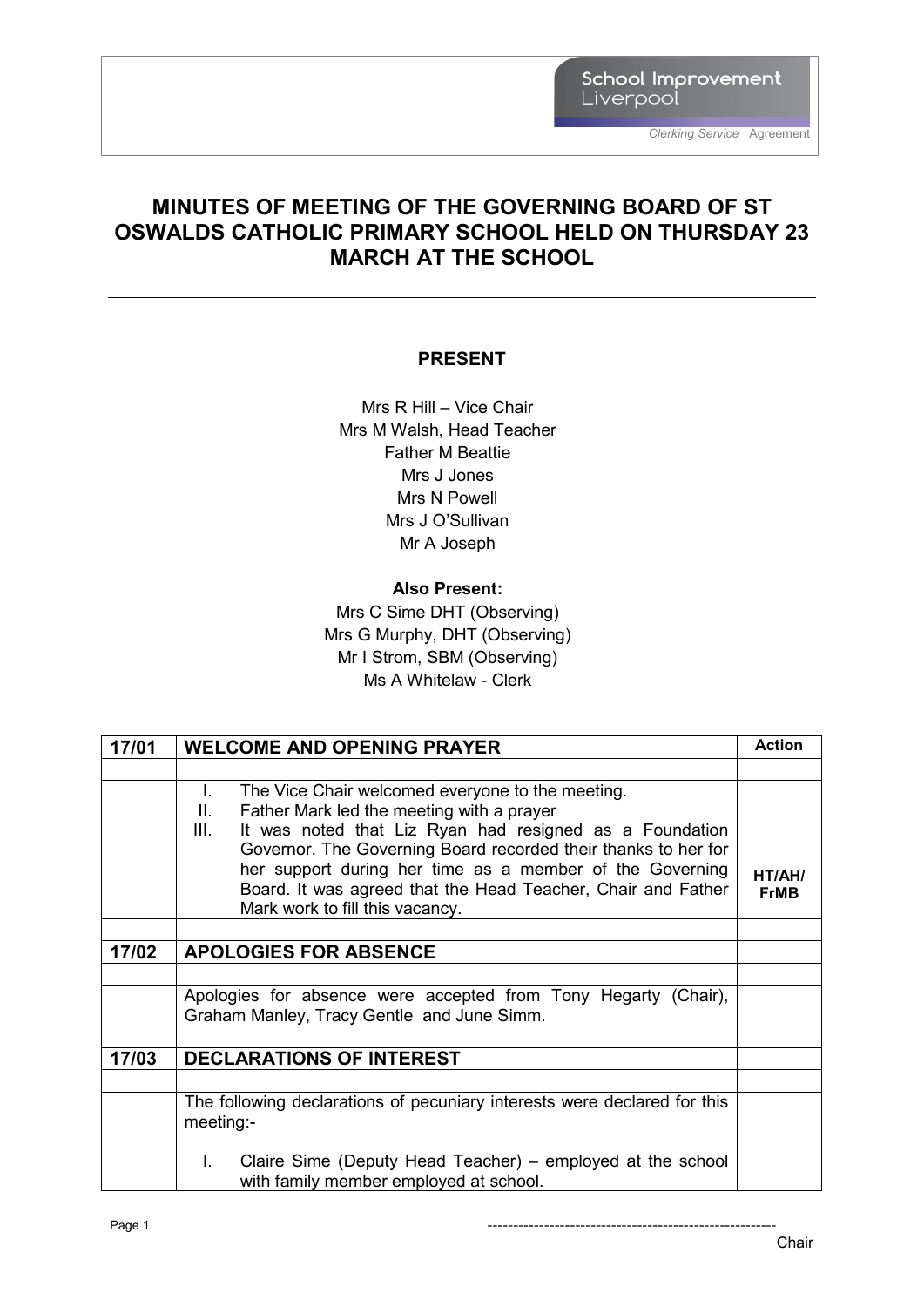# School Improvement<br>Liverpool

*Clerking Service* Agreement

|       | Gill Murphy (Deputy Head Teacher – employed at the school.<br>Ш.        | <b>Action</b> |
|-------|-------------------------------------------------------------------------|---------------|
|       | III.<br>Mary Walsh- employed at school with family member employed      |               |
|       | at school.                                                              |               |
|       | Tony Hegarty (Chair) – employed by Liverpool Archdiocesan<br>IV.        |               |
|       | Schools Commission.                                                     |               |
|       | Ian Strom – employed at the school and a Governor on another<br>V.      |               |
|       | school Governing Board.                                                 |               |
|       |                                                                         |               |
| 17/04 | <b>ITEMS OF ADDITIONAL BUSINESS</b>                                     |               |
|       |                                                                         |               |
|       | L.<br><b>Projected Outturn Budget</b>                                   |               |
|       |                                                                         |               |
| 17/05 | MINUTES OF THE PREVIOUS MEETING<br><b>HELD</b><br>ON<br>3               |               |
|       | <b>NOVEMBER 2016</b>                                                    |               |
|       |                                                                         |               |
|       | The minutes of the previous meeting held on 3 November 2016 had         |               |
|       | been circulated prior to the meeting for consideration by the Governing |               |
|       | Board.                                                                  |               |
|       |                                                                         |               |
|       | L.<br>Accuracy                                                          |               |
|       |                                                                         |               |
|       | The minutes of the previous meeting were agreed as a true               |               |
|       | record and signed by the Vice Chair                                     |               |
|       |                                                                         |               |
|       | Ш.<br><b>Matters Arising</b>                                            |               |
|       | a) Page 4 Minute 16/20 (iii) (c) Operation Encompass                    |               |
|       | It was noted that since the last full business meeting of               |               |
|       | the Governing Board, the school had received two to                     |               |
|       | three reports from Operation Encompass.                                 |               |
|       | b) Page 7 Minute 16/21 (vii) Staffing Structure                         |               |
|       |                                                                         |               |
|       | Governor challenge: A Governor asked whether things had                 |               |
|       | settled down in terms of staffing issues.                               |               |
|       | Response: The Head Teacher explained that she had                       |               |
|       | received an e mail from one Trade Union indicating that                 |               |
|       | some staff were still unhappy with the outcome. Governors               |               |
|       | felt that all issues had been addressed and it was not                  |               |
|       | productive to keep going over the same things.                          |               |
|       |                                                                         |               |
| 17/06 | <b>COMMITTEE REPORTS</b>                                                |               |
|       |                                                                         |               |
|       | Resources Committee - 19 January 2017<br>T.                             |               |
|       | The minutes of the Resources Committee meeting held on 19               |               |
|       | January 2017 had been circulated prior to this meeting. Arising         |               |
|       | from the minutes:-                                                      |               |
|       | a) The Chair had met with members of the School Council                 |               |

Page 2 --------------------------------------------------------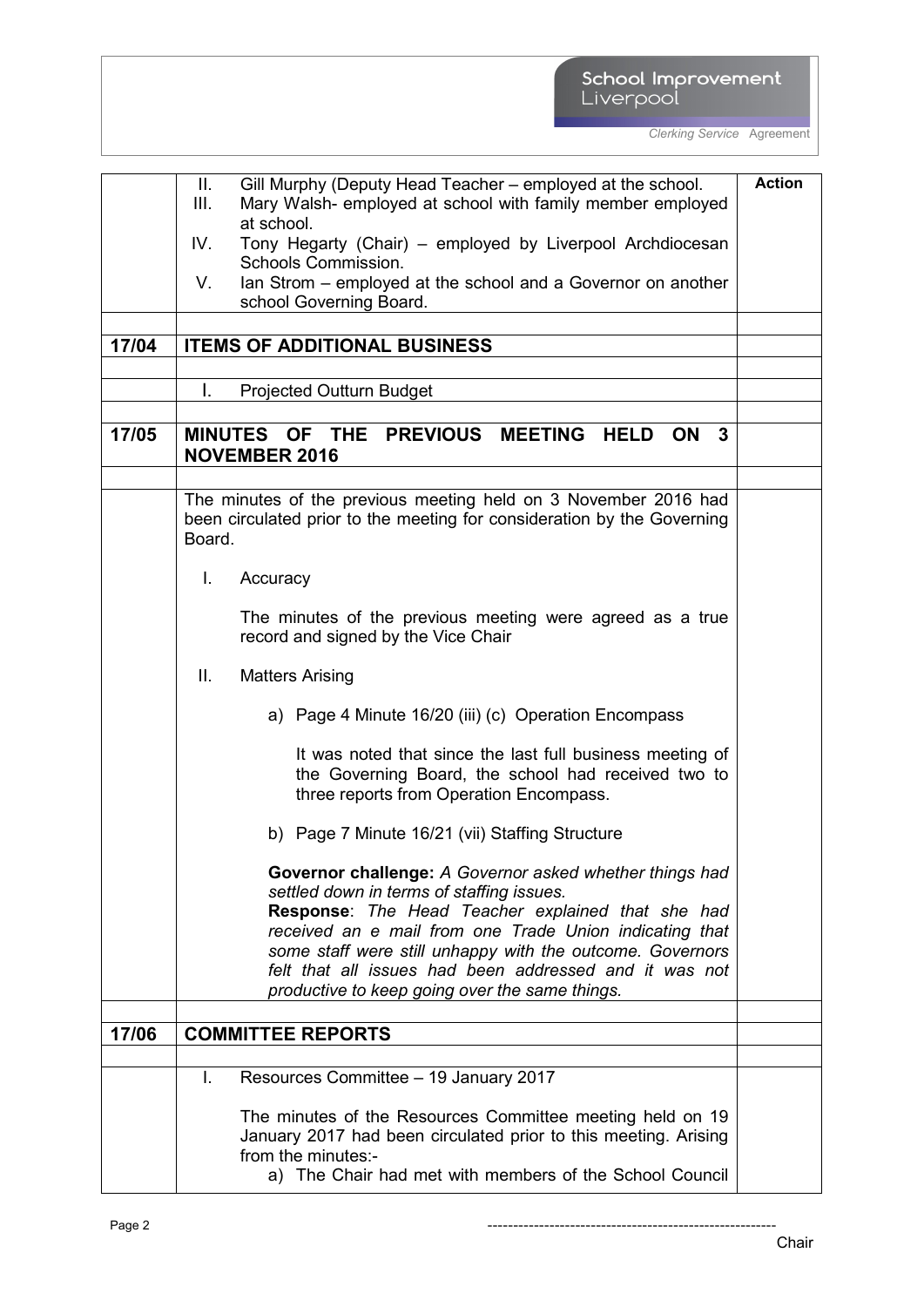| and had been very impressed. He had agreed to<br>produce a blog for the school website.                                                                                                                                                                                                                                             | <b>Action</b><br>AH |
|-------------------------------------------------------------------------------------------------------------------------------------------------------------------------------------------------------------------------------------------------------------------------------------------------------------------------------------|---------------------|
| b) The school looked to appoint an Apprentice to support<br>the school office. It was noted that the school did not<br>qualify for a bursary as there were more than 50 staff                                                                                                                                                       |                     |
| already employed at the school.                                                                                                                                                                                                                                                                                                     |                     |
| Governor challenge: A Governor asked what the terms of<br>the contract would be.                                                                                                                                                                                                                                                    |                     |
| Response: The School Business Manager explained that<br>this was a one year rolling contract (from the time work<br>commenced) which ran alongside the college course being<br>undertaken (not necessarily the academic year).                                                                                                      |                     |
| c) It had been agreed to make a one off cash payment to<br>those staff that were not entitled to pay protection under                                                                                                                                                                                                               |                     |
| the recent staffing restructure. Otherwise, those staff<br>would have been financially disadvantaged which may<br>cause hardship. Costs were contained within the budget.                                                                                                                                                           |                     |
| d) The School Business Manager circulated the outturn<br>figures (2016/17) which were reviewed by the Governing<br>Board. Arising:-                                                                                                                                                                                                 |                     |
| There had been a saving on Teaching Staff costs<br>as there were more NQT's than previously<br>anticipated.                                                                                                                                                                                                                         |                     |
| Supply cover costs had been greater than<br>٠<br>anticipated as there had been higher sickness<br>levels experienced.                                                                                                                                                                                                               |                     |
| The Facilities and Services line closed at<br>£750,000 (approx) which had been mainly due to<br>additional funding for amalgamation. This school<br>looked<br>to<br>use<br>this<br>to<br>provide<br>building<br>improvements, whilst holding some for reserves<br>in anticipation of changes to the funding formulas<br>for schools |                     |
| £37,716 had been lost due to lower Nursery<br>numbers.                                                                                                                                                                                                                                                                              |                     |
| The outturn for $2016/17 = £794,173$<br>balance carried forward (2016/17)<br><b>The</b><br>$\equiv$<br>£51,815.81 (which was slightly less than the<br>previous year).                                                                                                                                                              |                     |
| Governors were pleased with the balance to be carried<br>forward given the expenses incurred arising from<br>amalgamation.                                                                                                                                                                                                          |                     |
| The Governing Board formally resolved to approve and<br>adopt the budget (with outturn figures) as presented.                                                                                                                                                                                                                       | All                 |
| e) The committee had discussed the problems with the<br>Infant Department boiler. It was noted that the minimum<br>temperature (by law) for working in was 15 degrees. It<br>was noted that this would be addressed as part of the                                                                                                  |                     |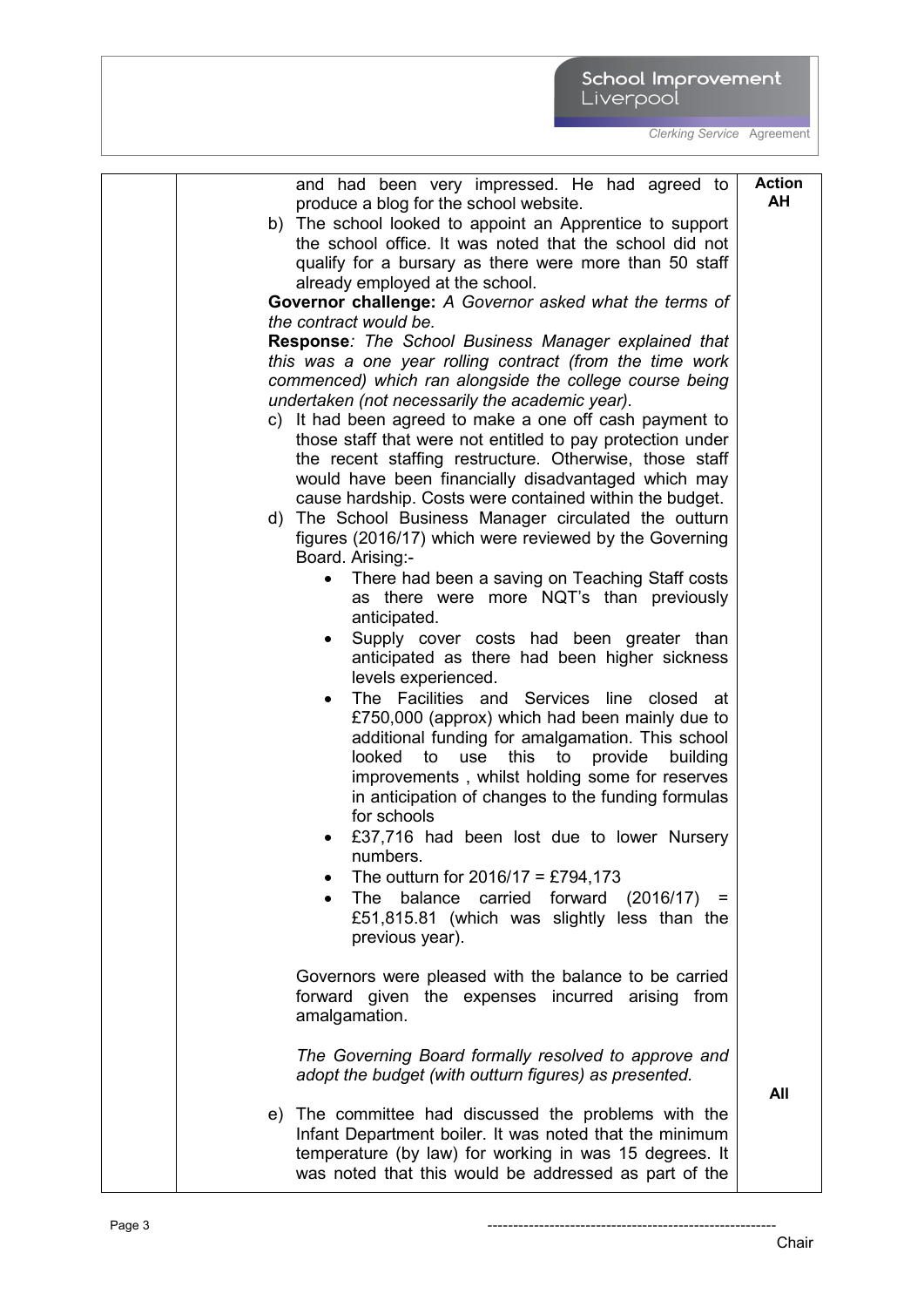|     | new build programme.                                            | <b>Action</b> |
|-----|-----------------------------------------------------------------|---------------|
|     | Governor challenge: A Governor asked what would happen          |               |
|     | if the temperature fell below 15 degrees.                       |               |
|     | <b>Response:</b> The Head Teacher explained that both staff and |               |
|     | children would be sent home as it would be too                  |               |
|     | uncomfortable to work in.                                       |               |
|     | f) Planned expenditure had been reviewed and agreed by          |               |
|     | the committee. Lap tops and trollies had been purchased         |               |
|     | for both departments. These had been well received by           |               |
|     | staff and children.                                             |               |
|     | Governor challenge: A Governor asked how many lap tops          |               |
|     | the school had.                                                 |               |
|     | Response: The School Business Manger confirmed that             |               |
|     | there were two new banks in both departments, along with        |               |
|     | those already in place in the Junior Department. He added       |               |
|     | that the school would dispose of the old ones by recycling      |               |
|     | and some retained for those children needing to develop         |               |
|     | keyboard skills.                                                |               |
|     | g) New CCTV had been installed around the school.               |               |
|     | h) "Absolutely" would take over the provision of school         |               |
|     | meals for the Infant department from the summer term            |               |
|     | 2017. This was already in place in the Juniors                  |               |
|     | department. Staff were happy with the arrangement (no           |               |
|     | issues) and would be tupied over to the new company.            |               |
|     | The School Business Manager was thanked for his                 |               |
|     | continued hard work. It was noted that the school would         |               |
|     | retain the Craft Trainer across both sites.                     |               |
|     | Governor challenge: A Governor asked what a Craft               |               |
|     | Trainer was.                                                    |               |
|     | <b>Response:</b> The Head Teacher explained that all meals      |               |
|     | were prepared from scratch under the Craft Trainer's            |               |
|     | direction. She would train the staff to the standard required   |               |
|     | by Absolutely.                                                  |               |
|     | It was also noted that menus were themed (St Patrick's Day      |               |
|     | cakes etc). It was further noted that a Poet had visited the    |               |
|     | school and taught children "The Dinner Lady Dance" which        |               |
|     | was appreciated by all!                                         |               |
|     |                                                                 |               |
| ΙΙ. | Standards and Curriculum Committee - 9 March 2017               |               |
|     | The minutes of the Standards and Curriculum Committee           |               |
|     | meeting held on 9 March 2017 were tabled for consideration by   |               |
|     | the Governing Board. Arising from the minutes:-                 |               |
|     |                                                                 |               |
|     | a) A comprehensive report on standards and progress had         |               |
|     | been presented to the committee. The committee had              |               |
|     | been pleased with the areas of improvement since                |               |
|     | amalgamation. The committee had reviewed the areas              |               |
|     | identified for improvement during the summer term.              |               |
|     | b) Policies had been reviewed and agreed.                       |               |
|     | c) Governors recorded their thanks to staff for their           |               |
|     |                                                                 |               |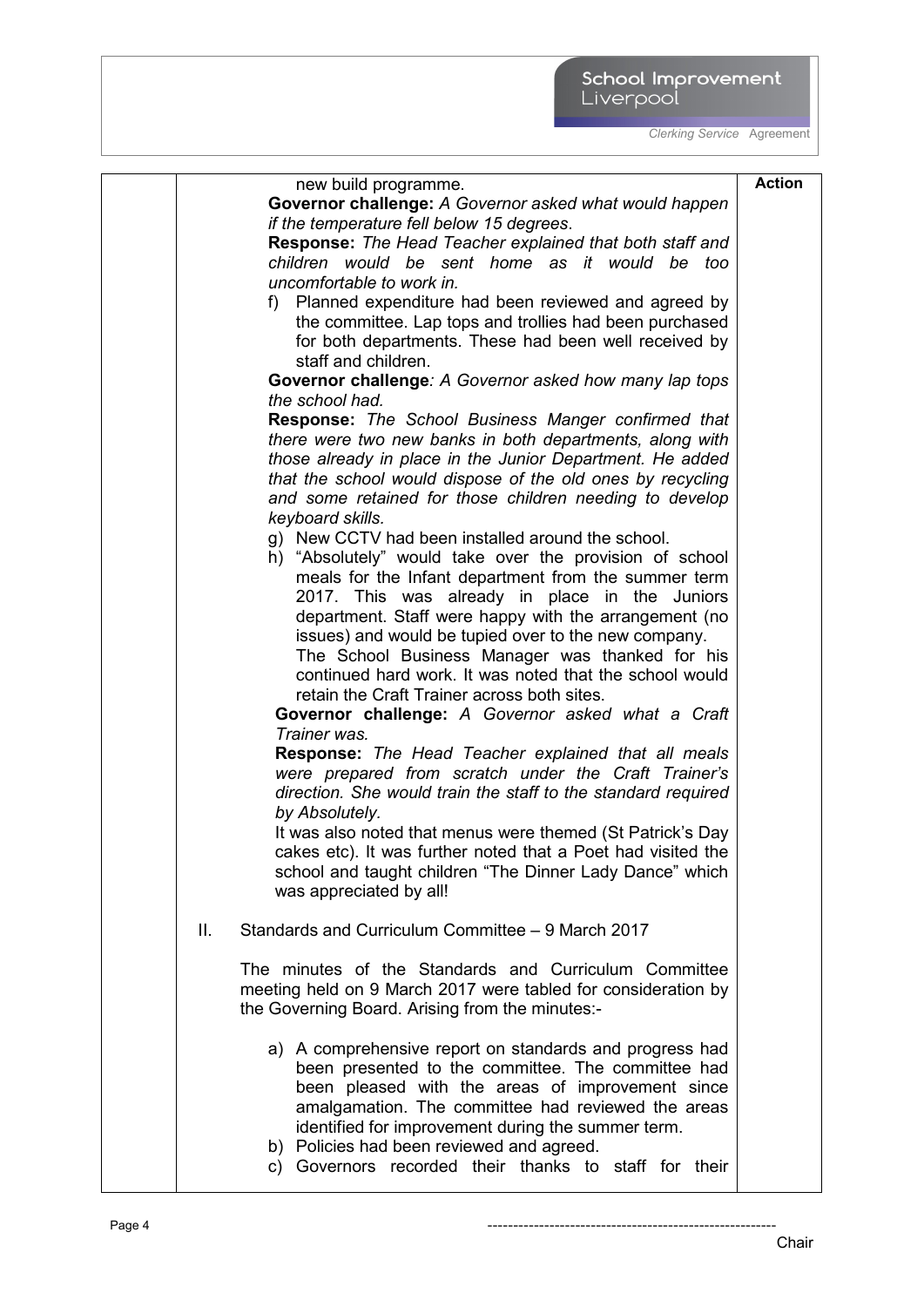|       | continued hard work in driving up standards in teaching                    | <b>Action</b> |
|-------|----------------------------------------------------------------------------|---------------|
|       | and learning                                                               |               |
|       |                                                                            |               |
|       | III.<br>Pastoral, RE and Safeguarding Committee - 31 January 2017          |               |
|       |                                                                            |               |
|       | Father Mark (Committee Chair) provided feedback from the                   |               |
|       | Pastoral, RE and Safeguarding Committee meeting held on 31                 |               |
|       |                                                                            |               |
|       | January 2017. Arising from the minutes:-                                   |               |
|       |                                                                            |               |
|       | a) The Head Teacher had written to new parents                             |               |
|       | (September 2017 intake) requesting that they fill in the                   |               |
|       | school's application form along with baptism certificates.                 |               |
|       | It was noted that one family had initially filled in the                   |               |
|       | school form indicating that they were Catholic, however,                   |               |
|       | when asked for Baptism certificate they changed and                        |               |
|       |                                                                            |               |
|       | indicated that they were Muslims. The Head Teacher                         |               |
|       | explained that this was not an issue; however, she                         |               |
|       | needed to know under which criteria they were applying                     |               |
|       | for a place. As yet, the family had not responded to her                   |               |
|       | request.                                                                   |               |
|       |                                                                            |               |
| 17/07 | <b>HEAD TEACHER'S REPORT</b>                                               |               |
|       |                                                                            |               |
|       |                                                                            |               |
|       | The Head Teacher reported on the organisation and activities within the    |               |
|       | school since the last full business meeting of the Governing Board. Her    |               |
|       | report had been circulated prior to the meeting. Arising from the report:- |               |
|       |                                                                            |               |
|       | I.<br>Numbers on Roll                                                      |               |
|       | a) There were currently 643 children on roll and numbers were              |               |
|       | rising.                                                                    |               |
|       | b) There were 74 children in the Nursery.                                  |               |
|       | c) Y6 was a small year group with 68 children.                             |               |
|       | d) 32 children had joined since September 2016 (not Nursery)               |               |
|       |                                                                            |               |
|       | and a further three families had applied for places, this week.            |               |
|       | e) 19 children had left (moved out of the area) since September            |               |
|       | 2017.                                                                      |               |
|       | f) Governors noted SEN and LAC numbers which were rising.                  |               |
|       | Governor challenge: A Governor asked whether those figures                 |               |
|       | affected SAT's.                                                            |               |
|       | Response: The Head Teacher explained that children taking                  |               |
|       | SAT's were well supported by the school.                                   |               |
|       | It was noted that SEN provision was being recommissioned<br>Ш.             |               |
|       | across the city. There was a massive need with less money                  |               |
|       |                                                                            |               |
|       | available. Some services would become traded (SLA's) from                  |               |
|       | April 2017 (Educational Psychologist, Family Support Workers,              |               |
|       | Outreach Workers etc). Much work was being undertaken within               |               |
|       | the SEN consortia on arrangements for support in the future.               |               |
|       | difficulties<br>there<br>were<br>around<br>the<br>financial<br>However,    |               |
|       | contributions from schools. This consortium had agreed schools             |               |
|       | would pay a percentage based upon the number of SEN                        |               |
|       | children on their rolls. The proposed cost (2017/18) was £9,339            |               |
|       |                                                                            |               |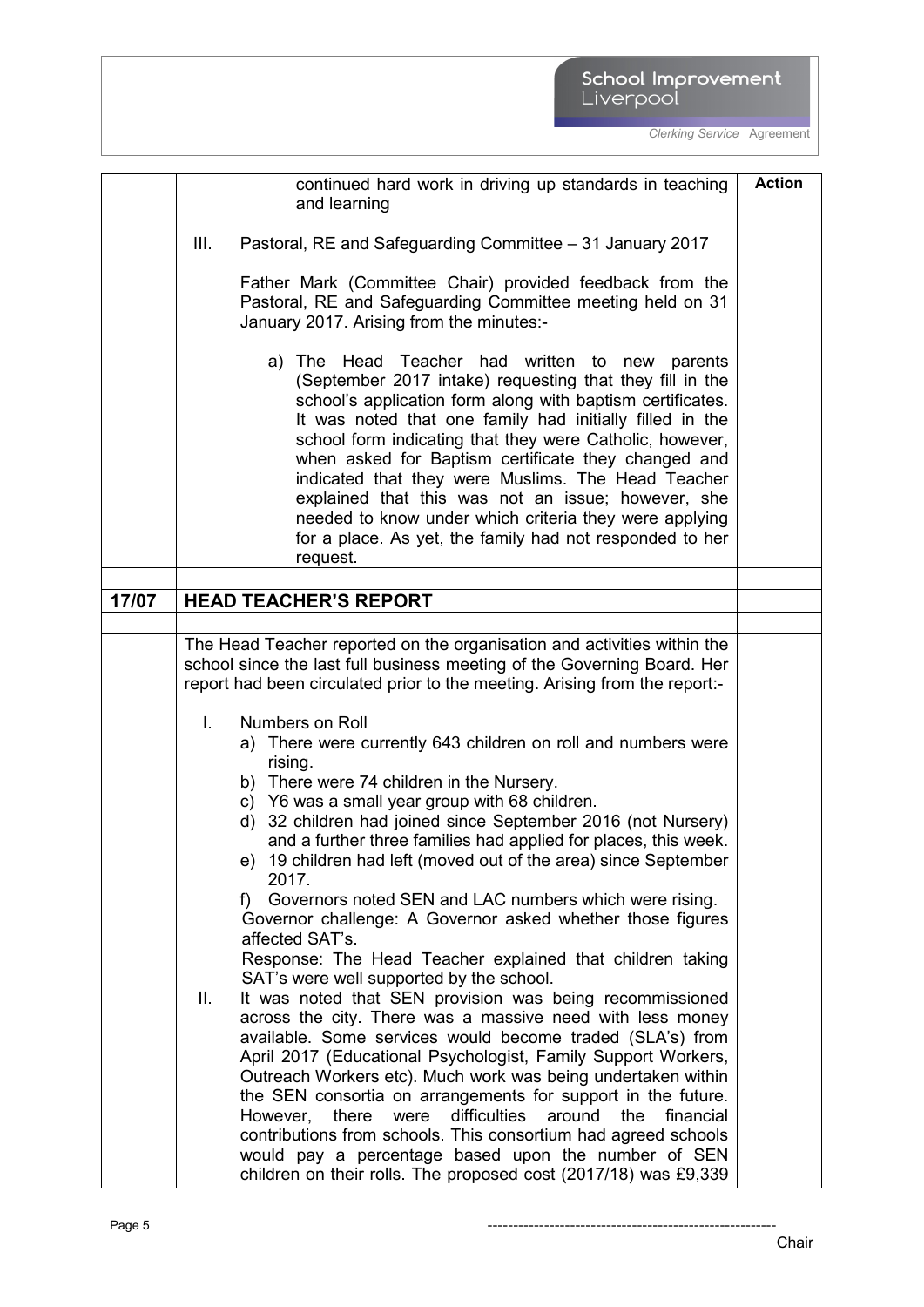|      | just to provide basic support. It was noted that the Head        | <b>Action</b> |
|------|------------------------------------------------------------------|---------------|
|      | Teacher had need to buy in additional Educational Psychology     |               |
|      | support. She explained the background to this.                   |               |
| III. | The breakdown of Pupil Premium entitlement was reviewed by       |               |
|      | Governors. It was agreed that the school worked hard to          |               |
|      | promote Pupil Premium take up. The Pupil Premium Strategy        |               |
|      | report (produced by Clare Sime, Deputy Head Teacher) was         |               |
|      | reviewed by Governors. Arising:-                                 |               |
|      | a) Data had been reviewed in terms of whole school data          |               |
|      | against Pupil Premium data.                                      |               |
|      | b) Identification of Pupil Premium children barriers had         |               |
|      | been done by the SLT.                                            |               |
|      | c) Things were put in place to sport children moving             |               |
|      | through these barriers.                                          |               |
|      | d) There was 37.5% take up of Pupil Premium. The school          |               |
|      | felt that this should be more like 40+%.                         |               |
|      | e) The action plan had been produced to provide Quality          |               |
|      | First Teaching (£90,000).                                        |               |
|      | Targeted interventions were of high quality and included<br>f)   |               |
|      | one to one support and enrichment opportunities (trips           |               |
|      | etc)                                                             |               |
|      | Governors formally resolved to approve and adopt the Pupil       |               |
|      | Premium Strategy which was also posted on the school website.    |               |
| IV.  | The Sports Grant Report (produced by Gill Murphy, Deputy         |               |
|      | Head Teacher) was reviewed by the Governing Board. Arising:-     |               |
|      | a) The grant was £9,650.                                         |               |
|      | b) The gold package had been purchased from LSSP.                |               |
|      | c) NQT's had gained much development from the Sports             |               |
|      | Coach.<br>d) Active Maths (£300) had commenced in Y1 and was     |               |
|      | being introduced across the school. This was going               |               |
|      | down well with children.                                         |               |
|      | e) Some children had been wearing pedometers to link with        |               |
|      | the evaluation of Active Maths; data relating to this would      |               |
|      | be reviewed at the end of the year.                              |               |
|      | Extra-curricular clubs had been purchased for KS1 and<br>$f$ )   |               |
|      | KS2, 55 KS2 children had accessed lunchtime clubs and            |               |
|      | activities at the Joseph Lappin Centre.                          |               |
|      | g) £15,150 had been spent (both departments) to date.            |               |
| V.   | The staffing structure outlined within the Head Teacher's report |               |
|      | was reviewed by the Governing Board. Arising:-                   |               |
|      | a) Mrs Norton (TA Y2) had started in January 2017 and            |               |
|      | was working well. Miss Cope would be returning to work           |               |
|      | in April 2017 (two days per week).                               |               |
|      | b) Staff absence was still an issue. A breakdown                 |               |
|      | (September 2016 to March 2017 was reviewed by                    |               |
|      | Governors:-                                                      |               |
|      | Education Support Staff = $244$ (It was noted that<br>$\bullet$  |               |
|      | there had been several family bereavements)                      |               |
|      | Teaching Staff = $102.5$                                         |               |
|      | Total staff = $124$                                              |               |
|      |                                                                  |               |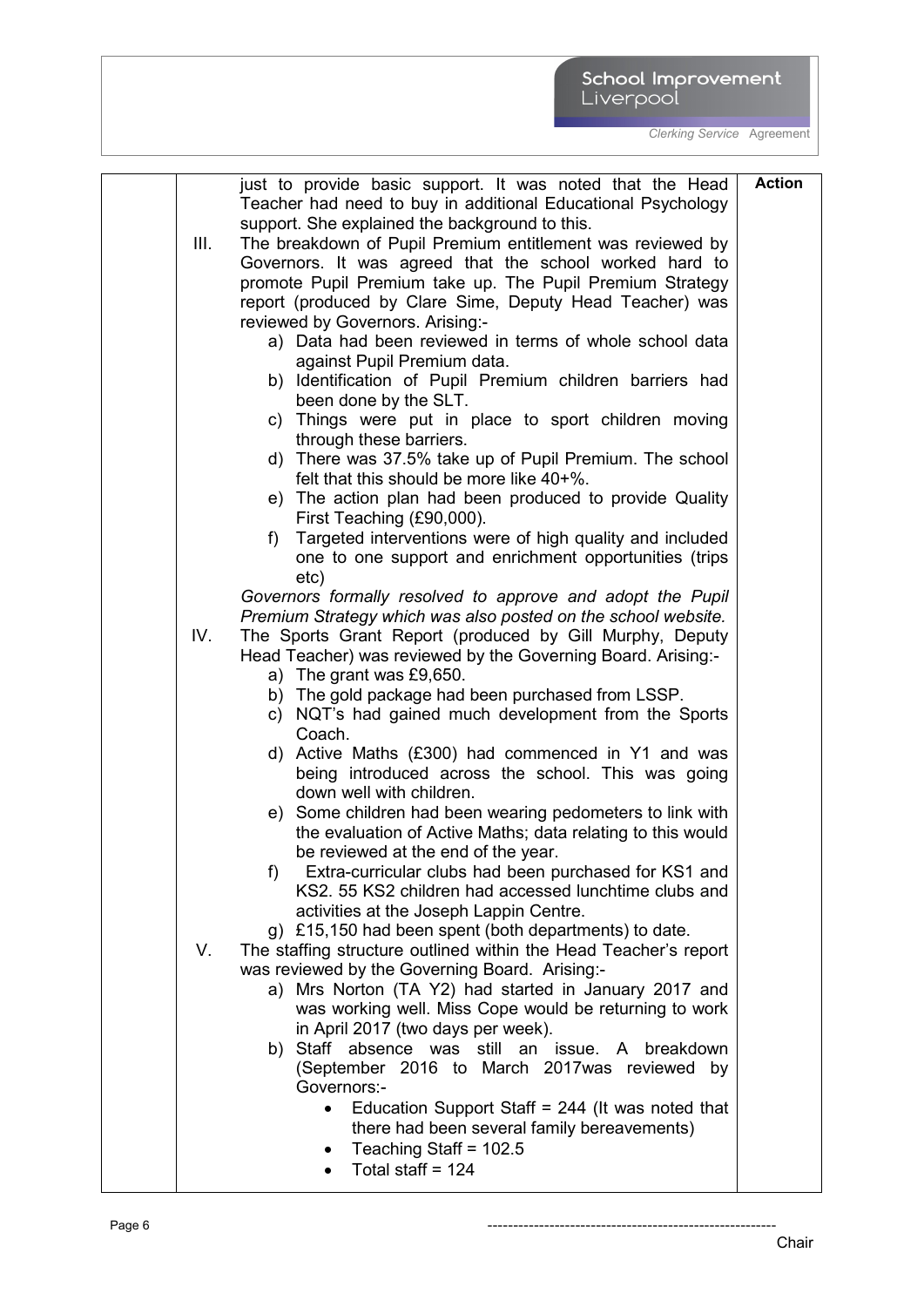|       | Long term absences within EYFS have had an                                                                               | <b>Action</b> |
|-------|--------------------------------------------------------------------------------------------------------------------------|---------------|
|       | impact in terms of managing cover.                                                                                       |               |
|       | Those who had hit triggers had been interviewed                                                                          |               |
|       | and given three months to improve (as within                                                                             |               |
|       | HRS guidelines). The Head Teacher stressed the                                                                           |               |
|       | need for good attendance in terms of setting a                                                                           |               |
|       | good example to children.                                                                                                |               |
|       | Governor challenge: A Governor asked whether the                                                                         |               |
|       | high absence figures within the Nursery related to long                                                                  |               |
|       | term sickness.                                                                                                           |               |
|       | <b>Response:</b> The Head Teacher confirmed this to be the                                                               |               |
|       | case. (One for six months and the other for two months).                                                                 |               |
|       | Governor challenge: A Governor asked whether Supply                                                                      |               |
|       | cover was purchased to support this or whether this was                                                                  |               |
|       | managed using staff within school.                                                                                       |               |
|       | Response: The Head Teacher explained that the school                                                                     |               |
|       | had used both. However, it was preferred to have staff<br>that the children already knew, although this was not          |               |
|       | always possible. She added that this would have an                                                                       |               |
|       | impact of progress data as children would not always get                                                                 |               |
|       | the quality of support needed form Supply cover.                                                                         |               |
| VI.   | Governors reviewed the extensive list of CPD. It was noted that                                                          |               |
|       | Mrs Gentle and Mrs McBrien had achieved the NPQSL                                                                        |               |
|       | qualification. Governors recorded their congratulations. It was                                                          |               |
|       | also noted that Mr Crowther and MR Mosaid were undertaking a                                                             |               |
|       | Catholic Middle Leaders course, in addition, Miss Walsh and Mr                                                           |               |
|       | Murray were near the end of the NPQML (Nation Professional                                                               |               |
|       | Qualification for Middle Leaders).                                                                                       |               |
| VII.  | Catholic Life at the School:-                                                                                            |               |
|       | a) Y4 were working with the church Catechist<br>on.                                                                      |               |
|       | sacramental preparation. Father Mark felt that this was                                                                  |               |
|       | going well. The Vice Chair reported that some                                                                            |               |
|       | parishioners had commented on the knowledgeable and                                                                      |               |
|       | confident answers that children were giving.                                                                             |               |
|       | b) Preparations for Lent involved fund raising for the Good                                                              |               |
|       | Shepherd and Nugent Care. Children had been asked to                                                                     |               |
|       | donate some of their pocket money to make a personal<br>sacrifice.                                                       |               |
|       | c) Easter meditations were noted.                                                                                        |               |
| VIII. |                                                                                                                          |               |
|       | The Deputy Head Teacher's provided an update on attendance:-<br>a) Ron Collinson had been assigned as EWO to the school. |               |
|       | b) Autumn term attendance 2015/16: 98.85 (Juniors) and                                                                   |               |
|       | 95.1% (Infants).                                                                                                         |               |
|       | c) Autumn term attendance 2016/17: 95.1% (Juniors)                                                                       |               |
|       | d) Spring term attendance 2015/16: 95.1%                                                                                 |               |
|       | e) Spring term attendance 2016/17: 94.7% (up to 20                                                                       |               |
|       | January 2017).                                                                                                           |               |
|       | Summer Term 2015/16: 95.1%<br>f)                                                                                         |               |
|       | g) Overall attendance 2015/16: 94.9%                                                                                     |               |
|       | h) 126 PA's (mainly illness).                                                                                            |               |
|       | Holiday during term time was still having an impact. It<br>i)                                                            |               |
|       |                                                                                                                          |               |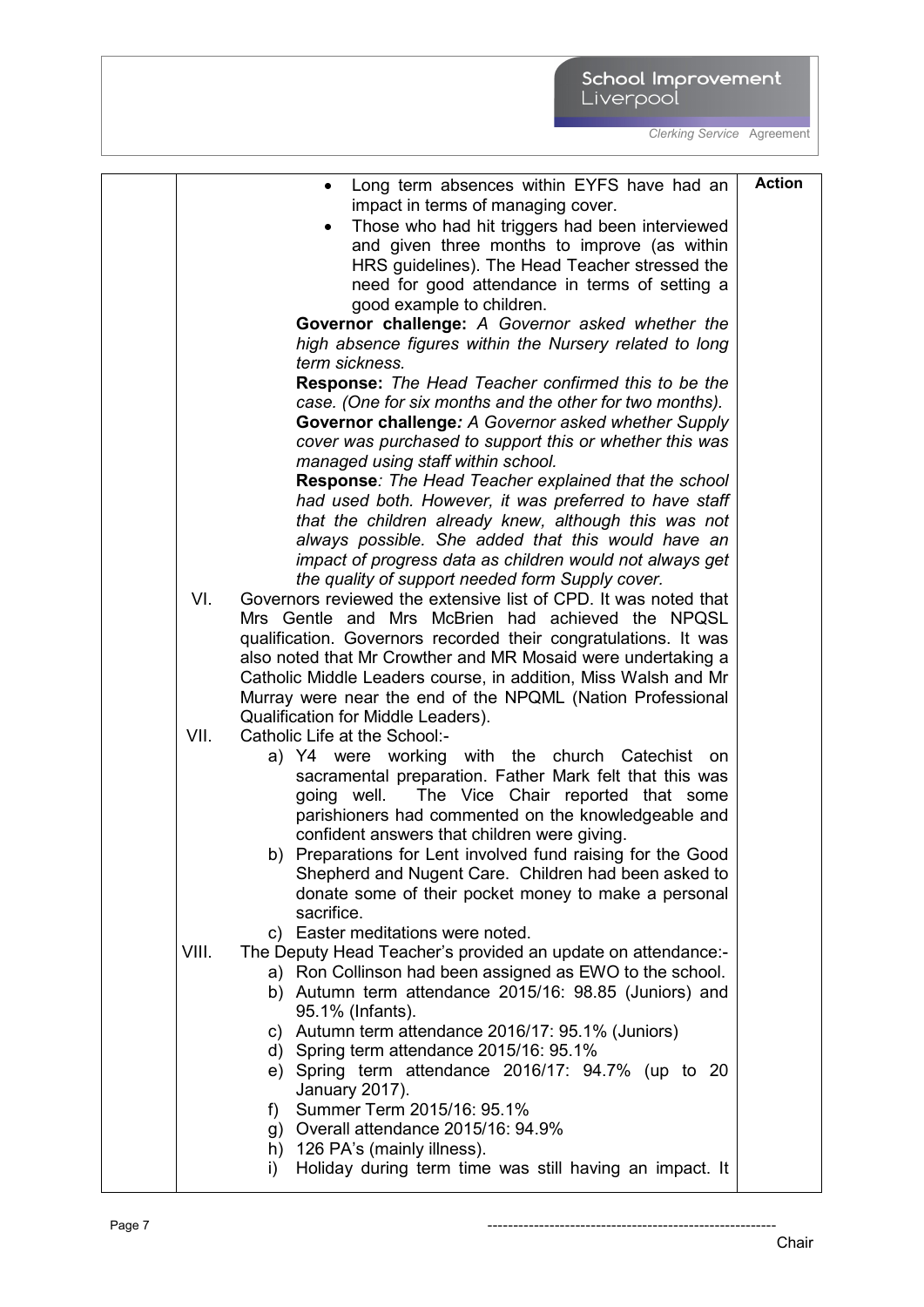| IX.         | was noted that fines could not be issued for those with<br>good attendance.<br>Governors reviewed the SDP. It was agreed that the Clerk                                                                                                                                                                                                                                                                                                                                                                                                                                                                                                                                                                                                                                                                                                                                                                                                                                                             | <b>Action</b> |
|-------------|-----------------------------------------------------------------------------------------------------------------------------------------------------------------------------------------------------------------------------------------------------------------------------------------------------------------------------------------------------------------------------------------------------------------------------------------------------------------------------------------------------------------------------------------------------------------------------------------------------------------------------------------------------------------------------------------------------------------------------------------------------------------------------------------------------------------------------------------------------------------------------------------------------------------------------------------------------------------------------------------------------|---------------|
|             | circulate copies to all Governors. Arising from the SDP:-<br>a) The school would be assessed for the Liverpool Counts<br>Quality Mark (being led by Mrs McBrien), next week.<br>Children had been enjoying the challenges. Mrs McBrien                                                                                                                                                                                                                                                                                                                                                                                                                                                                                                                                                                                                                                                                                                                                                              |               |
|             | was thanked for her hard work, which was evident<br>around the school.                                                                                                                                                                                                                                                                                                                                                                                                                                                                                                                                                                                                                                                                                                                                                                                                                                                                                                                              |               |
| Х.          | Performance Management:-<br>a) The second round of observations were planned for the<br>next couple of weeks.<br>b) Performance management targets were linked to whole<br>school SDP targets. All staff were on board with the<br>process.                                                                                                                                                                                                                                                                                                                                                                                                                                                                                                                                                                                                                                                                                                                                                         |               |
| XI.<br>XII. | Transition breakdown:-<br>a) 64/68 Y6 children had been allocated first choice places<br>b) I child was allocated a school in Knowsley<br>c) 3 children had not yet been allocated places.<br>d) 19 places allocated were at non-Catholic schools.<br>Governor challenge: A Governor asked how many children<br>had applied for St Edwards Catholic College as their first choice.<br><b>Response:</b> The Head Teacher explained that she did not have<br>access to that information as applications went to the LA.<br>However, many parents had expressed an interest in more than<br>one school.<br>Governor challenge: A Governor asked whether the school<br>had received any applications for the Cathedral Choir.<br><b>Response:</b> The Head Teacher confirmed that she had sent out<br>flyers. However, she had not received any responses.<br>112 applications had been received (so far) for Reception.<br>Governor challenge: A Governor asked whether this was about<br>right/usual, |               |
|             | Response: The Deputy Head Teacher explained that this was<br>low. However, numbers were expected to rise by September                                                                                                                                                                                                                                                                                                                                                                                                                                                                                                                                                                                                                                                                                                                                                                                                                                                                               |               |
| XIII.       | 2017<br>Safeguarding Report:-<br>a) The LA 175 Safeguarding report had been completed<br>and the action plan arising from the audit was tabled and<br>reviewed by Governors. The Vice Chair (Safeguarding<br>Link Governor) had completed safeguarding training.<br>She had recently undertaken a safeguarding walk and a<br>visit to meet the HT to discuss safeguarding in school;<br>she had been impressed by everything in place.<br>b) Staff training was continually updated.<br>c) The school would be seeking guidance from the<br>Archdiocese on teaching sexual orientation and gender<br>identity.<br>Governor challenge: A Governor asked whether there were<br>recognised triggers for the school to act upon.<br><b>Response:</b> The Head Teacher confirmed this to be so. She                                                                                                                                                                                                      |               |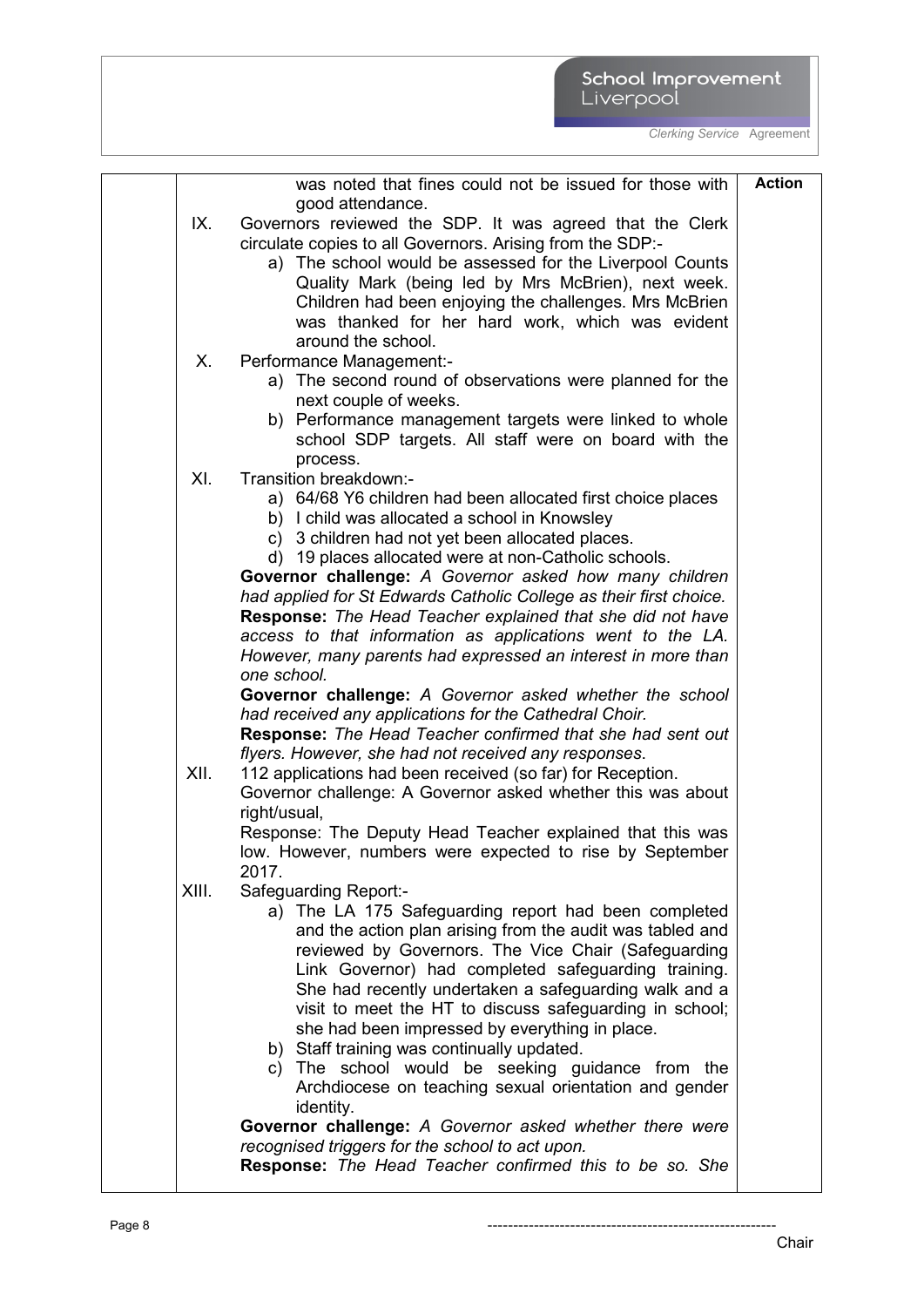# School Improvement<br>Liverpool

*Clerking Service* Agreement

|       | stressed that staff had a legal obligation to follow the procedures                                                                       | <b>Action</b> |
|-------|-------------------------------------------------------------------------------------------------------------------------------------------|---------------|
|       | (recognising signs and concerns). She added that anyone could                                                                             |               |
|       | make a referral to Careline.                                                                                                              |               |
|       | d) The Governors Safeguarding Learning Walk was                                                                                           |               |
|       | circulated and considered by the Governing Board.                                                                                         |               |
|       | e) The termly breakdown of safeguarding data was                                                                                          |               |
|       | reviewed by the Governing Board. It was noted that one<br>child had been excluded as a result of violent behaviour.                       |               |
|       |                                                                                                                                           |               |
|       | The Governing Board reviewed the Behaviour Analysis<br>f)                                                                                 |               |
|       | Report (produced by Steven Dunn). It was noted that<br>most incidents were low level (pushing etc).                                       |               |
|       | Governor challenge: A Governor asked what constituted                                                                                     |               |
|       | "attitude".                                                                                                                               |               |
|       | Response: The Head Teacher explained that this was                                                                                        |               |
|       | answering back/being cheeky, moody or disrespectful.                                                                                      |               |
|       | XIV.<br>Data Report:-                                                                                                                     |               |
|       | a) Y2 data was very good. Some targets had already been                                                                                   |               |
|       | exceeded with 72% on track for ARE.                                                                                                       |               |
|       | b) Early Years and Reception had the lowest figures.                                                                                      |               |
|       | However, much support was in place to support                                                                                             |               |
|       | improvement.                                                                                                                              |               |
|       | c) Y6 Reading (Autumn 2016): 81%                                                                                                          |               |
|       | d) Y6 Writing (Autumn 2016): 72%                                                                                                          |               |
|       | e) Y6 Maths 9Autumn 2016): 70%                                                                                                            |               |
|       | Governor challenge: A Governor asked whether the school                                                                                   |               |
|       | was to be moderated for writing.                                                                                                          |               |
|       | <b>Response:</b> The Head Teacher explained that we were                                                                                  |               |
|       | anticipating KS1 being moderated but as KS2 was externally                                                                                |               |
|       | moderated last year we did not think that we would be again.                                                                              |               |
|       | The HT was confident that if school was chosen for moderation                                                                             |               |
|       | we would have all evidence in place.                                                                                                      |               |
|       | XV.<br>The LSIP report had been circulated prior to the meeting and                                                                       |               |
|       | was reviewed by Governors.                                                                                                                |               |
|       | XVI.<br>Governors reviewed the<br>many enrichment/extra-curricular                                                                        |               |
|       | activities outlined within the Head Teacher's report.                                                                                     |               |
|       |                                                                                                                                           |               |
|       | The Vice Chair thanked the Head Teacher and staff for their continued                                                                     |               |
|       | hard work.                                                                                                                                |               |
|       |                                                                                                                                           |               |
| 17/08 | <b>BUILDINGS PROJECT UPDATE</b>                                                                                                           |               |
|       |                                                                                                                                           |               |
|       | The Head Teacher shared plans for the proposed building work for the<br>Infants Department and infill for the Junior Department. Arising: |               |
|       |                                                                                                                                           |               |
|       | The entrance on St Oswald's Street would be moved to the<br>Ι.                                                                            |               |
|       | other side of the school.                                                                                                                 |               |
|       | There would be a major restructure of the offices.<br>II.                                                                                 |               |
|       | A row of four classrooms would be created at the back of Y2.<br>III.                                                                      |               |
|       | IV.<br>Both buildings would be reconfigured internally:-                                                                                  |               |
|       | More hall space                                                                                                                           |               |
|       | Increasing class sizes                                                                                                                    |               |

Chair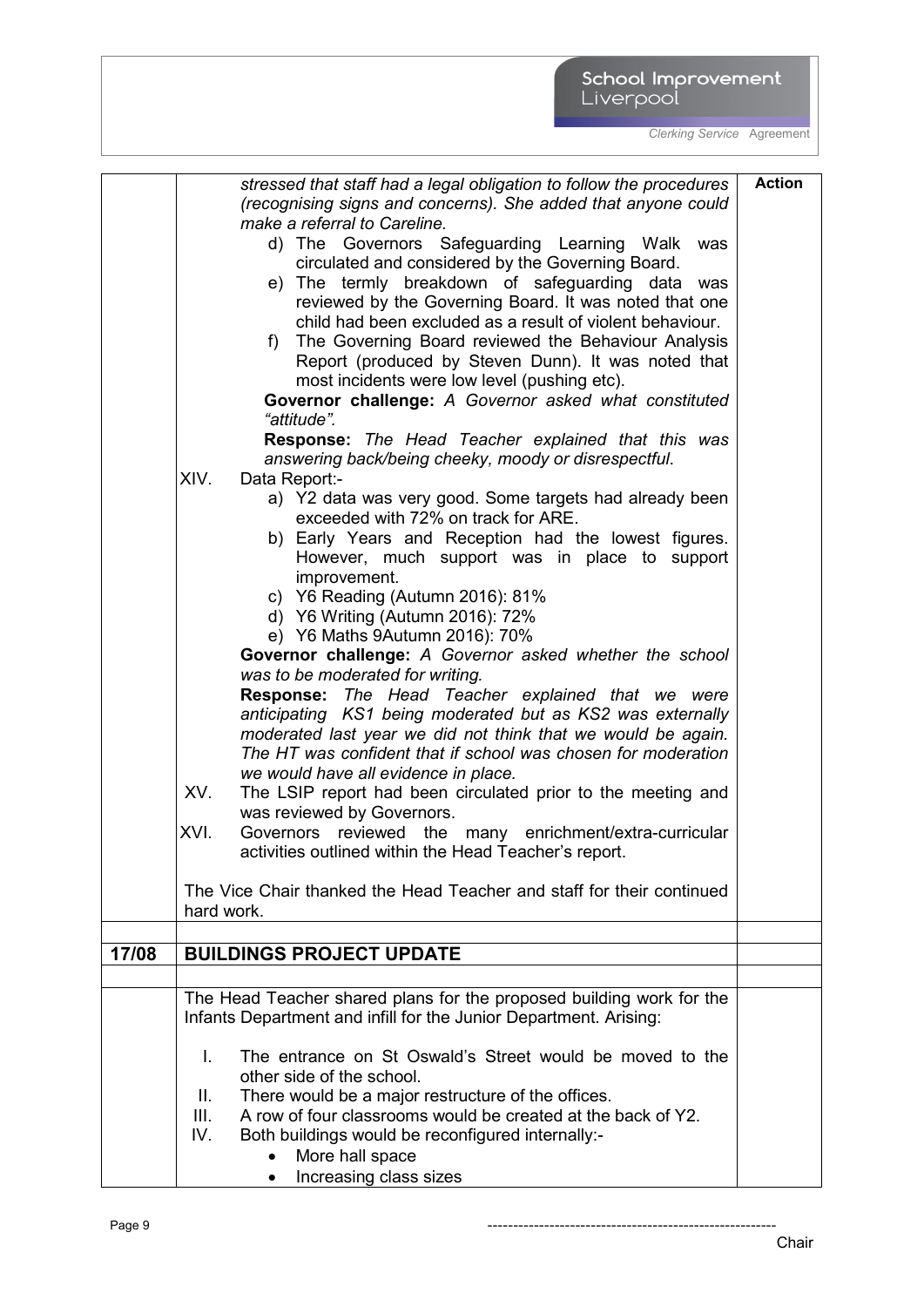|       | More storage space<br>$\bullet$                                                                                                        | <b>Action</b> |
|-------|----------------------------------------------------------------------------------------------------------------------------------------|---------------|
|       | The planned start for work to commence was April/May 2017.<br>V.                                                                       |               |
|       | However, this had been pushed back to the summer holidays in                                                                           |               |
|       | phased projects. It was anticipated that this would cause major                                                                        |               |
|       | disruption to school life.                                                                                                             |               |
|       | The School Business Manager reported that there had been<br>VI.                                                                        |               |
|       | problems with drainage in the Infants Department which ran                                                                             |               |
|       | under the staff, HT and meeting rooms and into the car park.                                                                           |               |
|       | This had backed up into the Kitchen. Work to address this would                                                                        |               |
|       | be carried out during the summer holidays. It was anticipated                                                                          |               |
|       | that this would be costly.                                                                                                             |               |
|       | It was noted that the Head Teacher would inform parents of the<br>VII.                                                                 |               |
|       | planned works.                                                                                                                         |               |
|       |                                                                                                                                        |               |
| 17/09 | <b>30 HOURS CHILDCARE</b>                                                                                                              |               |
|       |                                                                                                                                        |               |
|       | The Head Teacher outlined the Government proposal for schools to                                                                       |               |
|       | offer 30 hours childcare to working parents (of three year old children)                                                               |               |
|       | from September 2017. It was noted that this school had set up a<br>meeting with "Out of This World" child care providers to offer this |               |
|       | provision alongside the school.                                                                                                        |               |
|       |                                                                                                                                        |               |
| 17/19 | <b>GOVERNANCE</b>                                                                                                                      |               |
|       |                                                                                                                                        |               |
|       | <b>Training/Development</b><br>L.                                                                                                      |               |
|       | The School Business Manager confirmed that all Governors had                                                                           |               |
|       | been signed up to receive/access information from the Key.                                                                             |               |
|       | <b>Governors Newsletter</b><br>Ш.                                                                                                      |               |
|       | All Governors had received copies of the SiL 9School                                                                                   |               |
|       | Improvement Liverpool) Governors Newsletter (Spring 2017).                                                                             |               |
|       | <b>Governors Handbook (January 2017)</b><br>Ш.                                                                                         |               |
|       | All Governors had received an electronic copy of the Governors                                                                         |               |
|       | Handbook (January 2017)                                                                                                                |               |
|       |                                                                                                                                        |               |
| 17/20 | <b>EXECUTIVE DIRECTOR'S ITEMS - SPRING 2017</b>                                                                                        |               |
|       |                                                                                                                                        |               |
|       | The Governing Board reviewed the following Executive Director's items                                                                  |               |
|       | (spring 2016):-                                                                                                                        |               |
|       | <b>Publishing Information about Governors</b><br>I.                                                                                    |               |
|       | It was noted that the School Business Manager was                                                                                      |               |
|       | compiling the information for Edubase.                                                                                                 |               |
|       | <b>National School Funding Consultation</b><br>Ш.                                                                                      |               |
|       | Ш.<br><b>Liverpool Learning Partnership</b>                                                                                            |               |
|       | It was noted that the student achieving 100% attendance                                                                                |               |
|       | throughout his school life was a former pupil from this                                                                                |               |
|       | school.                                                                                                                                |               |
|       |                                                                                                                                        |               |
|       |                                                                                                                                        |               |
|       |                                                                                                                                        |               |
|       |                                                                                                                                        |               |

Page 10 --------------------------------------------------------